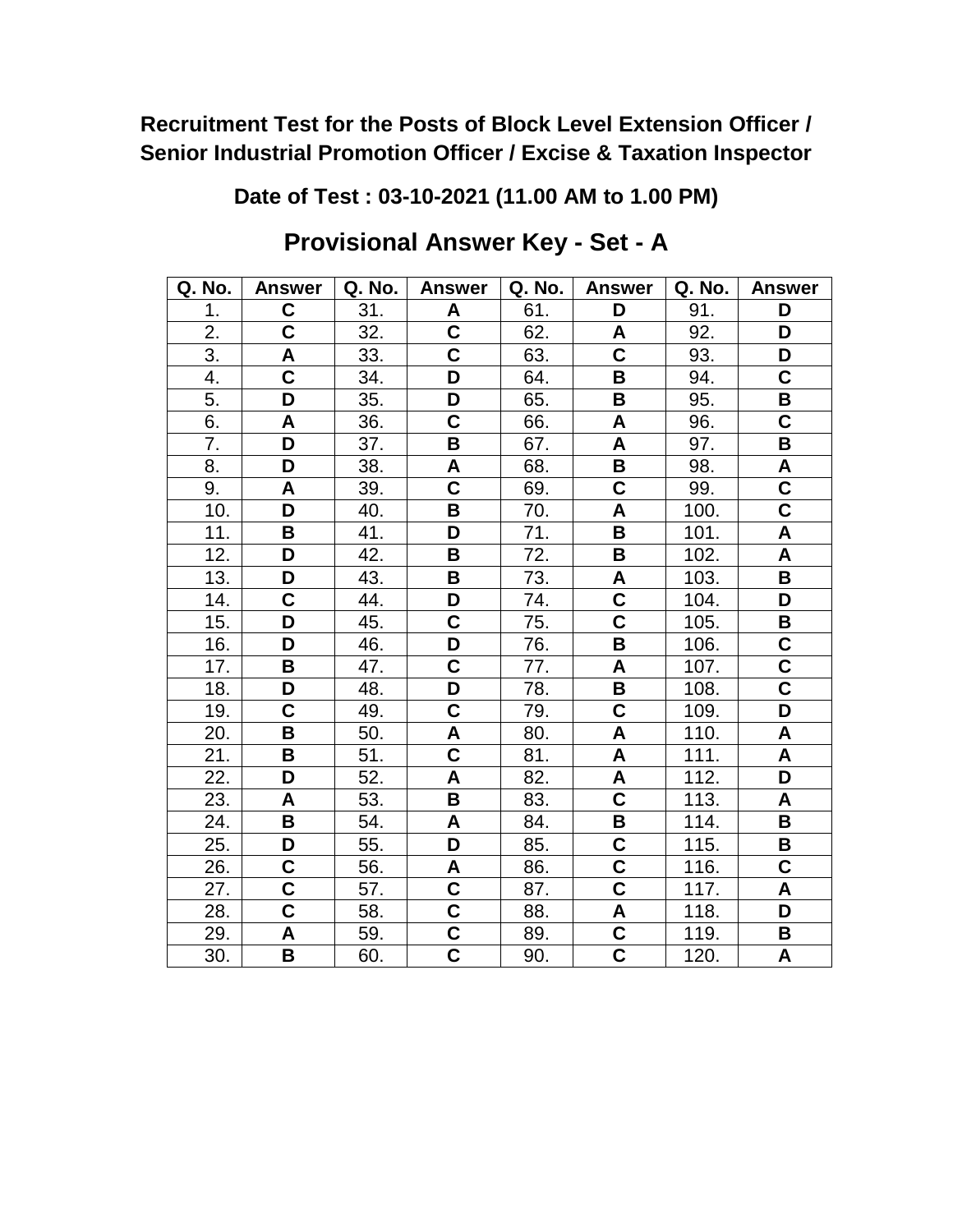**Date of Test : 03-10-2021 (11.00 AM to 1.00 PM)**

| Q. No. | <b>Answer</b>           | Q. No. | <b>Answer</b>           | Q. No. | <b>Answer</b>           | Q. No. | <b>Answer</b>           |
|--------|-------------------------|--------|-------------------------|--------|-------------------------|--------|-------------------------|
| 1.     | A                       | 31.    | D                       | 61.    | D                       | 91.    | C                       |
| 2.     | $\overline{\mathsf{c}}$ | 32.    | A                       | 62.    | D                       | 92.    | $\overline{\mathsf{C}}$ |
| 3.     | C                       | 33.    | C                       | 63.    | D                       | 93.    | A                       |
| 4.     | D                       | 34.    | B                       | 64.    | C                       | 94.    | $\overline{\mathsf{C}}$ |
| 5.     | D                       | 35.    | B                       | 65.    | B                       | 95.    | D                       |
| 6.     | $\overline{\mathsf{C}}$ | 36.    | A                       | 66.    | $\overline{\mathsf{C}}$ | 96.    | A                       |
| 7.     | B                       | 37.    | A                       | 67.    | B                       | 97.    | D                       |
| 8.     | A                       | 38.    | B                       | 68.    | A                       | 98.    | D                       |
| 9.     | $\mathbf C$             | 39.    | $\mathbf C$             | 69.    | $\mathbf C$             | 99.    | A                       |
| 10.    | B                       | 40.    | Α                       | 70.    | $\overline{\textbf{C}}$ | 100.   | D                       |
| 11.    | D                       | 41.    | B                       | 71.    | A                       | 101.   | B                       |
| 12.    | B                       | 42.    | B                       | 72.    | A                       | 102.   | D                       |
| 13.    | B                       | 43.    | A                       | 73.    | $\overline{\mathbf{B}}$ | 103.   | D                       |
| 14.    | D                       | 44.    | $\overline{\mathbf{C}}$ | 74.    | D                       | 104.   | C                       |
| 15.    | $\overline{\mathsf{C}}$ | 45.    | $\overline{\mathsf{c}}$ | 75.    | B                       | 105.   | D                       |
| 16.    | D                       | 46.    | B                       | 76.    | C                       | 106.   | D                       |
| 17.    | C                       | 47.    | A                       | 77.    | $\overline{\textbf{C}}$ | 107.   | B                       |
| 18.    | D                       | 48.    | B                       | 78.    | $\overline{\textbf{C}}$ | 108.   | D                       |
| 19.    | $\mathbf C$             | 49.    | $\mathbf C$             | 79.    | D                       | 109.   | C                       |
| 20.    | A                       | 50.    | A                       | 80.    | A                       | 110.   | B                       |
| 21.    | $\overline{\mathbf{C}}$ | 51.    | A                       | 81.    | A                       | 111.   | B                       |
| 22.    | A                       | 52.    | A                       | 82.    | D                       | 112.   | D                       |
| 23.    | B                       | 53.    | $\overline{\mathsf{c}}$ | 83.    | A                       | 113.   | A                       |
| 24.    | A                       | 54.    | В                       | 84.    | B                       | 114.   | В                       |
| 25.    | D                       | 55.    | $\overline{\mathbf{C}}$ | 85.    | B                       | 115.   | D                       |
| 26.    | A                       | 56.    | $\overline{\mathsf{C}}$ | 86.    | C                       | 116.   | C                       |
| 27.    | $\overline{\mathsf{C}}$ | 57.    | $\overline{\textbf{c}}$ | 87.    | A                       | 117.   | $\overline{\mathbf{c}}$ |
| 28.    | $\overline{\mathsf{c}}$ | 58.    | A                       | 88.    | D                       | 118.   | $\overline{\textbf{C}}$ |
| 29.    | C                       | 59.    | $\overline{c}$          | 89.    | В                       | 119.   | A                       |
| 30.    | $\overline{\textbf{C}}$ | 60.    | $\overline{\mathbf{c}}$ | 90.    | A                       | 120.   | B                       |

## **Provisional Answer Key - Set - B**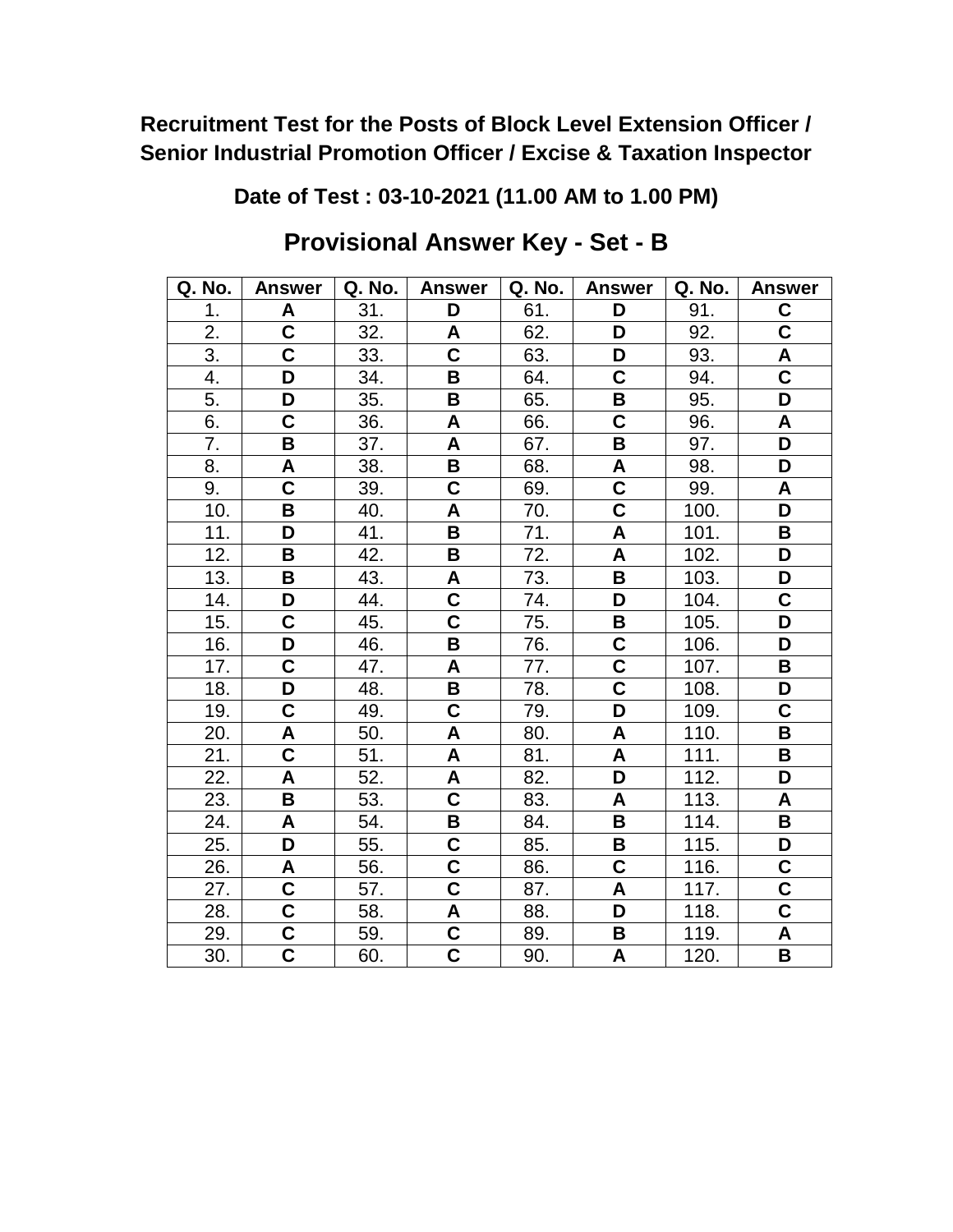**Date of Test : 03-10-2021 (11.00 AM to 1.00 PM)**

| Q. No. | <b>Answer</b>           | Q. No. | <b>Answer</b>           | Q. No. | <b>Answer</b>           | Q. No. | <b>Answer</b>           |
|--------|-------------------------|--------|-------------------------|--------|-------------------------|--------|-------------------------|
| 1.     | D                       | 31.    | D                       | 61.    | C                       | 91.    | A                       |
| 2.     | A                       | 32.    | D                       | 62.    | C                       | 92.    | $\mathbf C$             |
| 3.     | $\overline{\mathsf{c}}$ | 33.    | D                       | 63.    | A                       | 93.    | $\overline{\mathsf{C}}$ |
| 4.     | В                       | 34.    | C                       | 64.    | C                       | 94.    | D                       |
| 5.     | $\overline{\mathbf{B}}$ | 35.    | B                       | 65.    | D                       | 95.    | D                       |
| 6.     | A                       | 36.    | $\overline{\mathbf{C}}$ | 66.    | A                       | 96.    | $\overline{\textbf{C}}$ |
| 7.     | A                       | 37.    | B                       | 67.    | D                       | 97.    | B                       |
| 8.     | B                       | 38.    | A                       | 68.    | D                       | 98.    | A                       |
| 9.     | $\mathbf C$             | 39.    | C                       | 69.    | A                       | 99.    | $\mathbf C$             |
| 10.    | A                       | 40.    | $\overline{\mathsf{C}}$ | 70.    | D                       | 100.   | B                       |
| 11.    | B                       | 41.    | A                       | 71.    | B                       | 101.   | D                       |
| 12.    | B                       | 42.    | A                       | 72.    | D                       | 102.   | B                       |
| 13.    | A                       | 43.    | B                       | 73.    | D                       | 103.   | B                       |
| 14.    | C                       | 44.    | D                       | 74.    | $\mathbf C$             | 104.   | D                       |
| 15.    | $\overline{\textbf{C}}$ | 45.    | B                       | 75.    | D                       | 105.   | $\overline{\mathsf{C}}$ |
| 16.    | B                       | 46.    | C                       | 76.    | D                       | 106.   | D                       |
| 17.    | A                       | 47.    | $\overline{\mathsf{c}}$ | 77.    | B                       | 107.   | $\overline{\textbf{C}}$ |
| 18.    | $\overline{\mathbf{B}}$ | 48.    | $\overline{\mathbf{C}}$ | 78.    | D                       | 108.   | D                       |
| 19.    | C                       | 49.    | D                       | 79.    | C                       | 109.   | $\mathbf C$             |
| 20.    | A                       | 50.    | $\pmb{\mathsf{A}}$      | 80.    | B                       | 110.   | A                       |
| 21.    | $\mathsf{A}$            | 51.    | A                       | 81.    | B                       | 111.   | $\overline{\textbf{C}}$ |
| 22.    | A                       | 52.    | D                       | 82.    | D                       | 112.   | A                       |
| 23.    | $\overline{\textbf{C}}$ | 53.    | A                       | 83.    | A                       | 113.   | $\overline{\mathbf{B}}$ |
| 24.    | B                       | 54.    | B                       | 84.    | B                       | 114.   | A                       |
| 25.    | $\overline{\mathbf{C}}$ | 55.    | B                       | 85.    | D                       | 115.   | D                       |
| 26.    | C                       | 56.    | C                       | 86.    | C                       | 116.   | A                       |
| 27.    | $\overline{\mathsf{C}}$ | 57.    | A                       | 87.    | $\overline{\mathsf{C}}$ | 117.   | $\mathbf C$             |
| 28.    | A                       | 58.    | D                       | 88.    | $\overline{\textbf{C}}$ | 118.   | $\overline{\mathsf{C}}$ |
| 29.    | C                       | 59.    | В                       | 89.    | A                       | 119.   | C                       |
| 30.    | $\overline{\mathsf{c}}$ | 60.    | A                       | 90.    | B                       | 120.   | $\overline{\mathsf{c}}$ |

**Provisional Answer Key - Set - C**